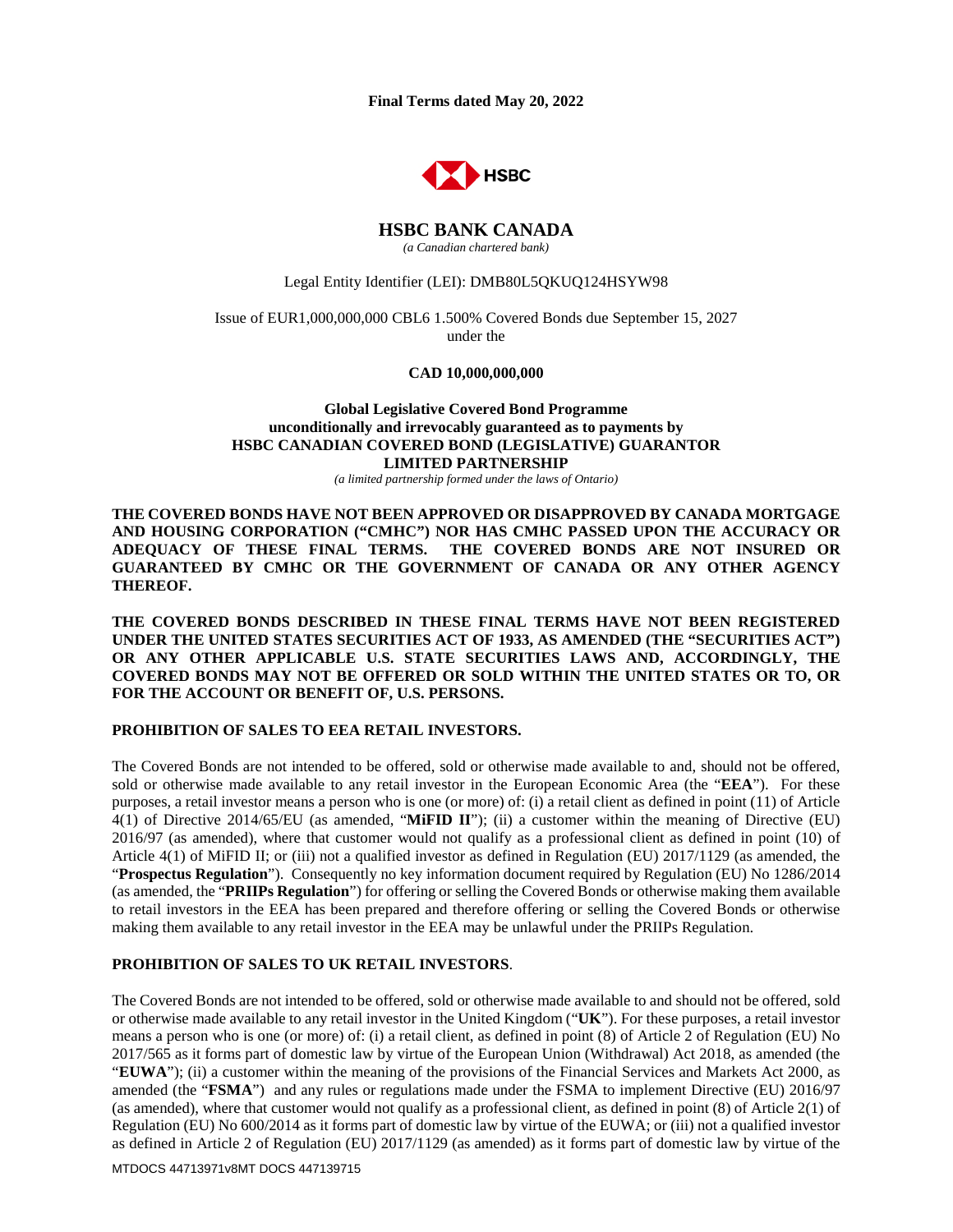EUWA, (the "**UK Prospectus Regulation**"). Consequently, no key information document required by Regulation (EU) No 1286/2014 (as amended) as it forms part of domestic law by virtue of the EUWA (the "**UK PRIIPs Regulation**") for offering or selling the Covered Bonds or otherwise making them available to retail investors in the UK has been prepared and therefore offering or selling the Covered Bonds or otherwise making them available to any retail investor in the UK may be unlawful under the UK PRIIPs Regulation.

No underwriter, dealer or agent will effect any offers or sales of any Covered Bonds in the United States unless it is through one or more U.S. registered broker-dealers as permitted by the regulations of the Financial Industry Regulatory Authority, Inc.

**MIFID II PRODUCT GOVERNANCE / PROFESSIONAL INVESTORS AND ECPS ONLY TARGET MARKET** - Solely for the purposes of each manufacturer's product approval process, the target market assessment in respect of the Covered Bonds has led to the conclusion that: (i) the target market for the Covered Bonds is eligible counterparties and professional clients only, each as defined in MiFID II; and (ii) all channels for distribution of the Covered Bonds to eligible counterparties and professional clients are appropriate. Any person subsequently offering, selling or recommending the Covered Bonds (a "**distributor**") should take into consideration the manufacturers' target market assessment; however, a distributor subject to MiFID II is responsible for undertaking its own target market assessment in respect of the Covered Bonds (by either adopting or refining the manufacturers' target market assessment) and determining appropriate distribution channels.

**UK MIFIR PRODUCT GOVERNANCE / PROFESSIONAL INVESTORS AND ECPS ONLY TARGET MARKET** – Solely for the purposes of each manufacturer's product approval process, the target market assessment in respect of the Covered Bonds has led to the conclusion that: (i) the target market for the Covered Bonds is only eligible counterparties, as defined in the FCA Handbook Conduct of Business Sourcebook, and professional clients, as defined in Regulation (EU) No 600/2014 as it forms part of domestic law by virtue of the EUWA ("**UK MiFIR**"); and (ii) all channels for distribution of the Covered Bonds to eligible counterparties and professional clients are appropriate. Any person subsequently offering, selling or recommending the Covered Bonds (a "**UK distributor**") should take into consideration the manufacturers' target market assessment; however, a UK distributor subject to the FCA Handbook Product Intervention and Product Governance Sourcebook is responsible for undertaking its own target market assessment in respect of the Covered Bonds (by either adopting or refining the manufacturers' target market assessment) and determining appropriate distribution channels.

The Guarantor is not now, and immediately following the issuance of the Covered Bonds pursuant to the Trust Deed, will not be, a "covered fund" for purposes of regulations adopted under Section 13 of the U.S. Bank Holding Company Act of 1956, as amended, commonly known as the "**Volcker Rule**". In reaching this conclusion, although other statutory or regulatory exemptions under the U.S. Investment Company Act of 1940, as amended, and under the Volcker Rule and its related regulations may be available, the Guarantor has relied on the exemption from registration set forth in Section 3(c)(5)(C) of the U.S. Investment Company Act of 1940, as amended. See "*Certain Volcker Rule Considerations*" in the Prospectus dated 6 October 2021.

## **PART A–CONTRACTUAL TERMS**

Terms used herein shall be deemed to be defined as such for the purposes of the Conditions (the "**Conditions**") set forth in the Prospectus dated 6 October 2021 and the supplemental prospectuses dated 1 November 2021, 28 February 2022 and 3 May 2022 which together constitute a base prospectus (the "**Prospectus**") for the purposes of the UK Prospectus Regulation. This document constitutes the Final Terms of the Covered Bonds described herein for the purposes of Article 8 of the UK Prospectus Regulation and must be read in conjunction with such Prospectus in order to obtain all relevant information. The Prospectus, together with these Final Terms and all documents incorporated by reference therein, is available for viewing at https://www.about.hsbc.ca/hsbc-in-canada/legislative-covered-bondprogramme, and copies may be obtained from the registered office of the Issuer at 885 West Georgia Street, Suite 300, Vancouver, British Columbia, Canada V6C 3E9 and at the office of the Issuing and Paying Agent at 8 Canada Square, London, E14 5HQ, UK, and can also be viewed on the website of the Regulatory News Service operated by the London Stock Exchange at http://www.londonstockexchange.com/exchange/news/market-news/market-newshome.html under the name "**HSBC Bank Canada**" and the headline "Publication of Prospectus"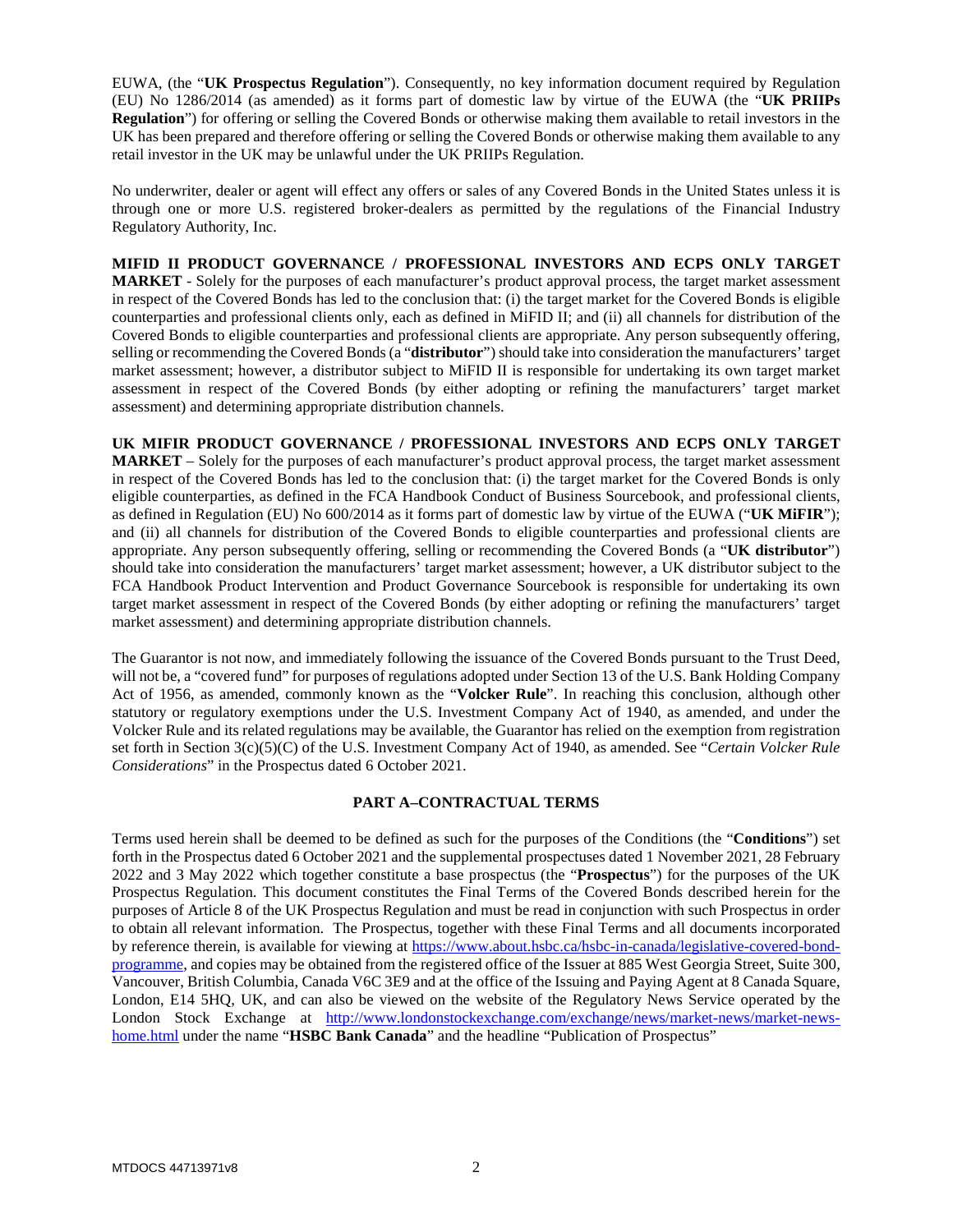| 1. | (i)  | Issuer:                                                                                                                                     | <b>HSBC Bank Canada</b>                                                                                                                                                                                                                                                        |
|----|------|---------------------------------------------------------------------------------------------------------------------------------------------|--------------------------------------------------------------------------------------------------------------------------------------------------------------------------------------------------------------------------------------------------------------------------------|
|    |      | Branch:                                                                                                                                     | Toronto branch                                                                                                                                                                                                                                                                 |
|    | (ii) | Guarantor:                                                                                                                                  | HSBC Canadian Covered Bond (Legislative) Guarantor<br><b>Limited Partnership</b>                                                                                                                                                                                               |
| 2. | (i)  | Series Number:                                                                                                                              | CBL <sub>6</sub>                                                                                                                                                                                                                                                               |
|    | (ii) | Tranche Number:                                                                                                                             | 1                                                                                                                                                                                                                                                                              |
|    |      | (iii) Date on which the Covered Bonds<br>become fungible:                                                                                   | Not Applicable.                                                                                                                                                                                                                                                                |
| 3. |      | Specified Currency or Currencies:                                                                                                           | Euro ("EUR")                                                                                                                                                                                                                                                                   |
|    |      | (Condition 1.04)                                                                                                                            |                                                                                                                                                                                                                                                                                |
| 4. |      | Aggregate Principal Amount of Covered<br>Bonds admitted to trading:                                                                         |                                                                                                                                                                                                                                                                                |
|    | (i)  | Series:                                                                                                                                     | EUR1,000,000,000                                                                                                                                                                                                                                                               |
|    | (ii) | Tranche:                                                                                                                                    | EUR1,000,000,000                                                                                                                                                                                                                                                               |
| 5. |      | <b>Issue Price:</b>                                                                                                                         | 99.654% of the Aggregate Principal Amount                                                                                                                                                                                                                                      |
| 6. | (i)  | <b>Specified Denominations:</b>                                                                                                             | Minimum denomination of EUR100,000<br>and integral<br>multiples of EUR1,000 in excess thereof                                                                                                                                                                                  |
|    |      | (Condition 1.03)                                                                                                                            |                                                                                                                                                                                                                                                                                |
|    | (ii) | <b>Calculation Amount:</b>                                                                                                                  | EUR1,000                                                                                                                                                                                                                                                                       |
| 7. | (i)  | Trade Date:                                                                                                                                 | May 17, 2022                                                                                                                                                                                                                                                                   |
|    | (ii) | Issue Date:                                                                                                                                 | May 25, 2022                                                                                                                                                                                                                                                                   |
|    |      | (iii) Interest Commencement Date:                                                                                                           | <b>Issue Date</b>                                                                                                                                                                                                                                                              |
| 8. | (i)  | Final Maturity Date:                                                                                                                        | September 15, 2027                                                                                                                                                                                                                                                             |
|    | (ii) | Extended Due for Payment Date of<br>Guaranteed Amounts corresponding<br>to the Final Redemption Amount<br>under the Covered Bond Guarantee: | September 15, 2028                                                                                                                                                                                                                                                             |
| 9. |      | <b>Interest Basis:</b>                                                                                                                      | 1.500 per cent per annum Fixed Rate from and including the<br>Interest Commencement Date to but excluding the Final<br><b>Maturity Date</b>                                                                                                                                    |
|    |      |                                                                                                                                             | If applicable in accordance with item 15 below, 1-month<br>EURIBOR plus 0.262 per cent per annum Floating Rate from<br>(and including) the Final Maturity Date to (but excluding) the<br>Extended Due for Payment Date, subject to a Minimum<br>Interest Rate of 0.00 per cent |
|    |      |                                                                                                                                             | (further particulars specified in item 15 below)                                                                                                                                                                                                                               |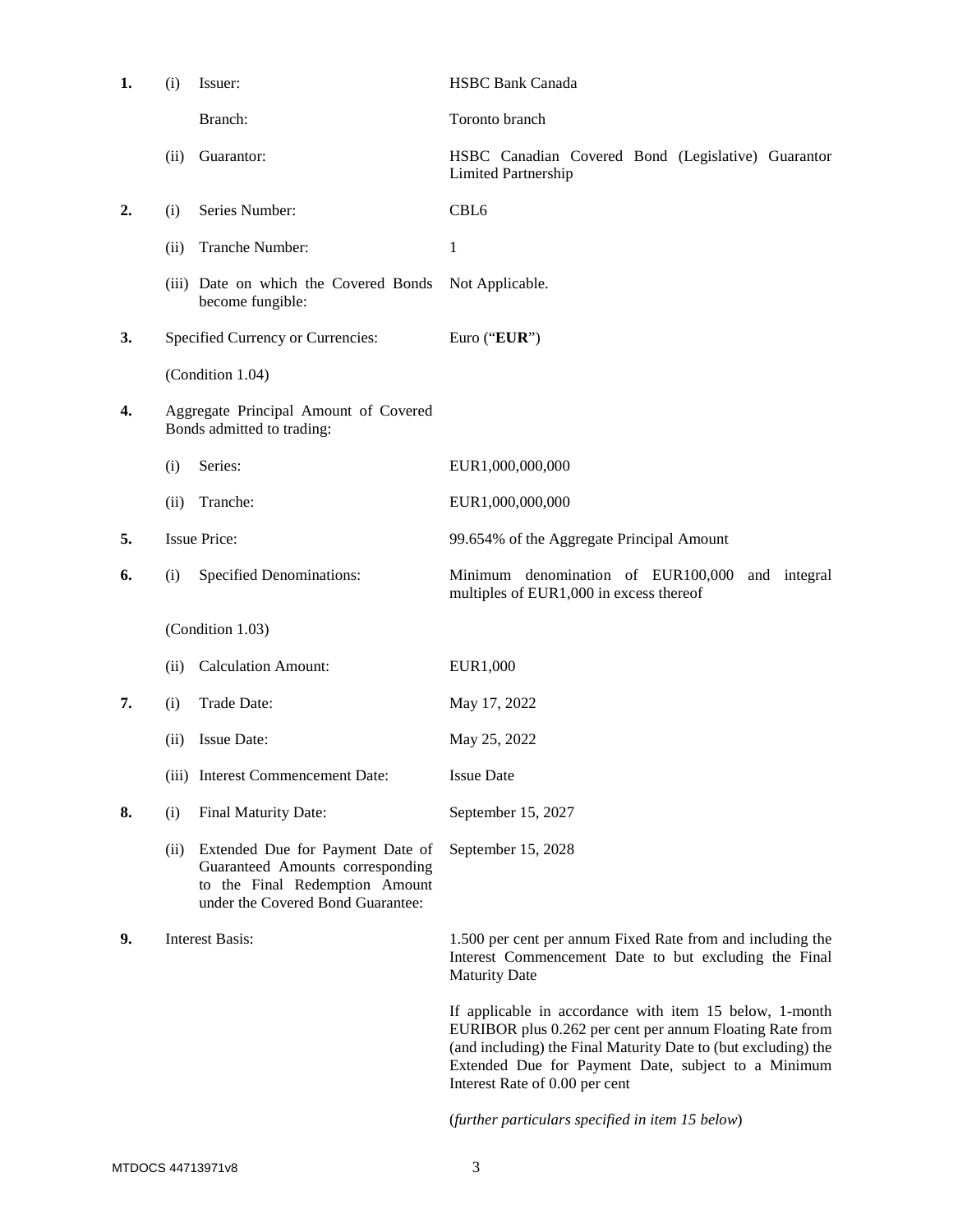| 10. | Redemption/Payment Basis:           |                                                                                                                                  | Redemption at par                                                                                                                                                                                                                                               |  |
|-----|-------------------------------------|----------------------------------------------------------------------------------------------------------------------------------|-----------------------------------------------------------------------------------------------------------------------------------------------------------------------------------------------------------------------------------------------------------------|--|
| 11. | Change of Interest Basis:           |                                                                                                                                  | Applicable if and only to the extent that item 15 below applies<br>to the Covered Bonds                                                                                                                                                                         |  |
| 12. | Put/Call Options:                   |                                                                                                                                  | Not Applicable                                                                                                                                                                                                                                                  |  |
| 13. |                                     | Date of Board approval for issuance of<br>Covered Bonds obtained:                                                                | Not Applicable                                                                                                                                                                                                                                                  |  |
|     |                                     | PROVISIONS RELATING TO INTEREST (IF ANY) PAYABLE                                                                                 |                                                                                                                                                                                                                                                                 |  |
| 14. | Fixed Rate Covered Bond Provisions: |                                                                                                                                  | Applicable from and including the Interest Commencement<br>Date to but excluding the Final Maturity Date                                                                                                                                                        |  |
|     |                                     | (Condition 5.02)                                                                                                                 |                                                                                                                                                                                                                                                                 |  |
|     | (i)                                 | Rate of Interest:                                                                                                                | 1.500 per cent per annum payable annually in arrears on each<br>Interest Payment Date commencing on 15 September 2022                                                                                                                                           |  |
|     | (ii)                                | Interest Payment Date(s):                                                                                                        | September 15 in each year subject to adjustment for payment<br>date purposes only in accordance with the Business Day<br>Convention specified in 14(iii) below up to and including the<br>Final Maturity Date                                                   |  |
|     |                                     | (iii) Business Day Convention:                                                                                                   | Following Business Day Convention                                                                                                                                                                                                                               |  |
|     |                                     | (iv) Business Centre(s):                                                                                                         | London, Toronto and TARGET                                                                                                                                                                                                                                      |  |
|     | (v)                                 | Party responsible for calculating the<br>Rate(s) of Interest and Interest<br>Amount(s) (if not the Issuing and<br>Paying Agent): | Not Applicable                                                                                                                                                                                                                                                  |  |
|     |                                     | (vi) Fixed Coupon Amount(s):                                                                                                     | EUR15.00 per Calculation Amount, except in respect of the<br>short First Interest Period specified in Paragraph 14(vii) below                                                                                                                                   |  |
|     |                                     | (vii) Broken Amount(s):                                                                                                          | EUR4.64 per Calculation Amount (short First Interest Period)<br>payable on the Interest Payment Date falling on 15 September,<br>2022                                                                                                                           |  |
|     |                                     | (viii) Day Count Fraction:                                                                                                       | Actual / Actual (ICMA)                                                                                                                                                                                                                                          |  |
|     |                                     | (ix) Determination Dates:                                                                                                        | 15 September in each year                                                                                                                                                                                                                                       |  |
| 15. |                                     | Floating Rate Covered Bond Provisions:                                                                                           | Applicable from and including the Final Maturity Date to but<br>excluding the Extended Due for Payment Date to the extent<br>payment of the Final Redemption Amount is deferred until the<br>Extended Due for Payment Date in accordance with Condition<br>6.01 |  |
|     |                                     | (Condition 5.03)                                                                                                                 |                                                                                                                                                                                                                                                                 |  |
|     | (i)                                 | Interest Period(s):                                                                                                              | The first Interest Period shall comprise the period from and<br>including the Final Maturity Date to but excluding the first<br>following Specified Interest Payment Date. The Interest                                                                         |  |

Periods shall, thereafter, be the period from and including each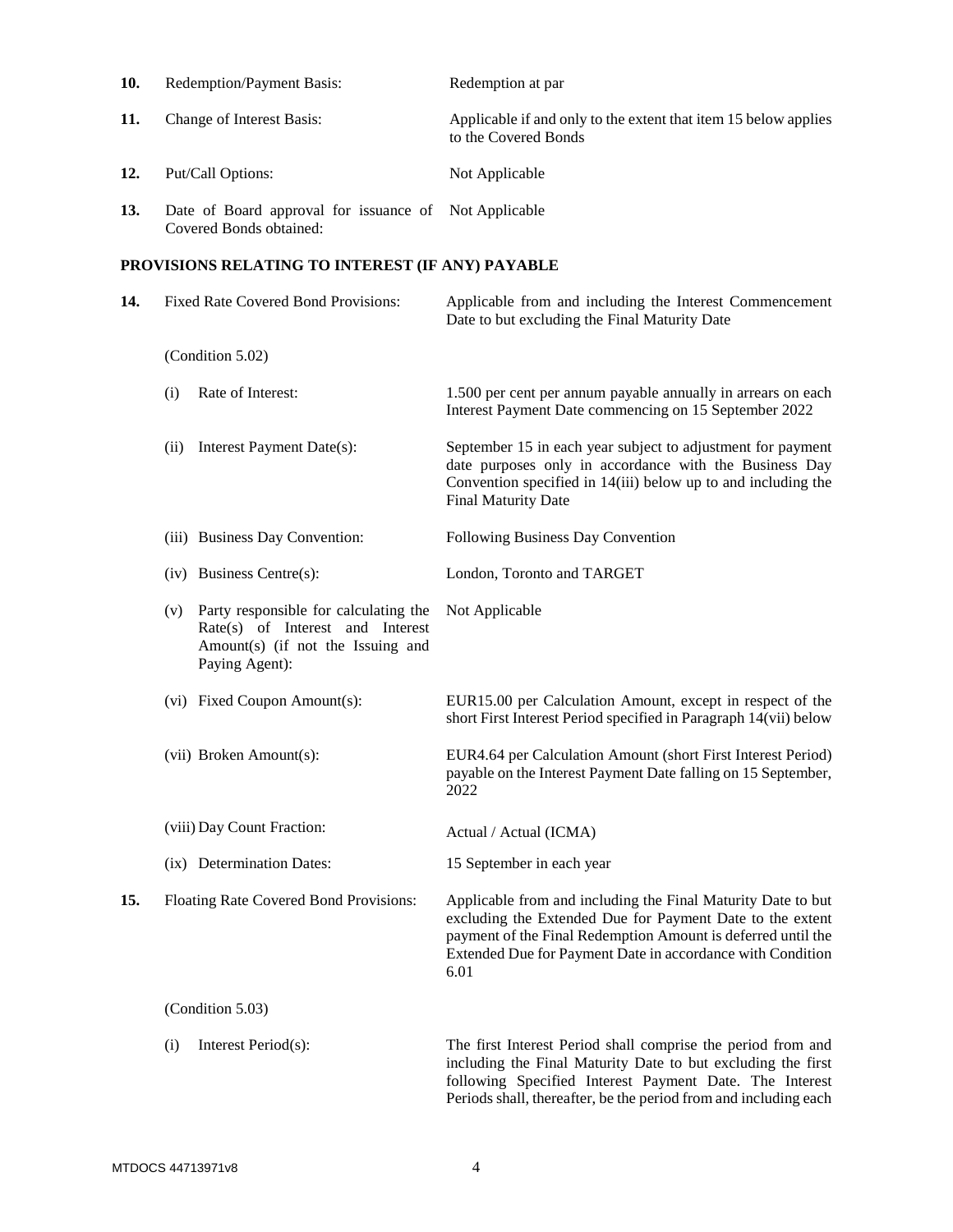|                            |                                                                                                                                       | Specified Interest Payment Date to but excluding the next<br>following Specified Interest Payment Date                                                                                                                                                       |
|----------------------------|---------------------------------------------------------------------------------------------------------------------------------------|--------------------------------------------------------------------------------------------------------------------------------------------------------------------------------------------------------------------------------------------------------------|
| (ii)                       | Specified Interest Payment Dates:                                                                                                     | 15 <sup>th</sup> day of each month from but excluding the Final Maturity<br>Date to and including the Extended Due for Payment Date and<br>subject, in each case, to adjustment in accordance with the<br>Business Day Convention specified in 15(iii) below |
|                            | (iii) Business Day Convention:                                                                                                        | Modified Following Business Day Convention                                                                                                                                                                                                                   |
|                            | $(iv)$ Business Centre $(s)$ :                                                                                                        | London, Toronto and TARGET                                                                                                                                                                                                                                   |
| (v)                        | Manner in which the Rate $(s)$ of<br>Interest is/are to be determined:                                                                | <b>Screen Rate Determination</b>                                                                                                                                                                                                                             |
|                            | (vi) Party responsible for calculating the<br>Rate(s) of Interest and Interest<br>Amount(s) (if not the Issuing and<br>Paying Agent): | Not Applicable                                                                                                                                                                                                                                               |
|                            | (vii) Screen Rate Determination:                                                                                                      | Applicable                                                                                                                                                                                                                                                   |
|                            | - Reference Rate:                                                                                                                     | 1-month EURIBOR                                                                                                                                                                                                                                              |
|                            | Compounded<br>Daily<br>SONIA<br><b>Observation Convention:</b>                                                                        | Not Applicable                                                                                                                                                                                                                                               |
|                            | $-$ Interest Determination Date(s):                                                                                                   | The second day on which the TARGET2 System is open prior<br>to the start of each Interest Period                                                                                                                                                             |
|                            |                                                                                                                                       |                                                                                                                                                                                                                                                              |
|                            | - Relevant Screen Page                                                                                                                | <b>Reuters EURIBOR01</b>                                                                                                                                                                                                                                     |
|                            | - Relevant Time:                                                                                                                      | 11:00 a.m. (Central European Time)                                                                                                                                                                                                                           |
|                            | - Reference Banks:                                                                                                                    | Has the meaning given in the ISDA Definitions                                                                                                                                                                                                                |
|                            | - Principal Financial Centre:                                                                                                         | Euro-zone                                                                                                                                                                                                                                                    |
|                            | <b>Observation Lookback Period:</b>                                                                                                   | Not Applicable                                                                                                                                                                                                                                               |
|                            | - Observation Shift Period:                                                                                                           | Not Applicable                                                                                                                                                                                                                                               |
|                            | (viii) ISDA Determination:                                                                                                            | Not Applicable                                                                                                                                                                                                                                               |
| $\left( \text{ix} \right)$ | $Margin(s)$ :                                                                                                                         | $+0.262$ per cent per annum                                                                                                                                                                                                                                  |
| (x)                        | Linear Interpolation<br>(Condition 5.10)                                                                                              | Not Applicable                                                                                                                                                                                                                                               |
| (xi)                       | Minimum Interest Rate:                                                                                                                |                                                                                                                                                                                                                                                              |
|                            | (Condition 5.05)                                                                                                                      | 0.00 per cent per annum                                                                                                                                                                                                                                      |
|                            | (xii) Maximum Interest Rate:                                                                                                          |                                                                                                                                                                                                                                                              |
|                            | (Condition 5.05)                                                                                                                      | Not Applicable                                                                                                                                                                                                                                               |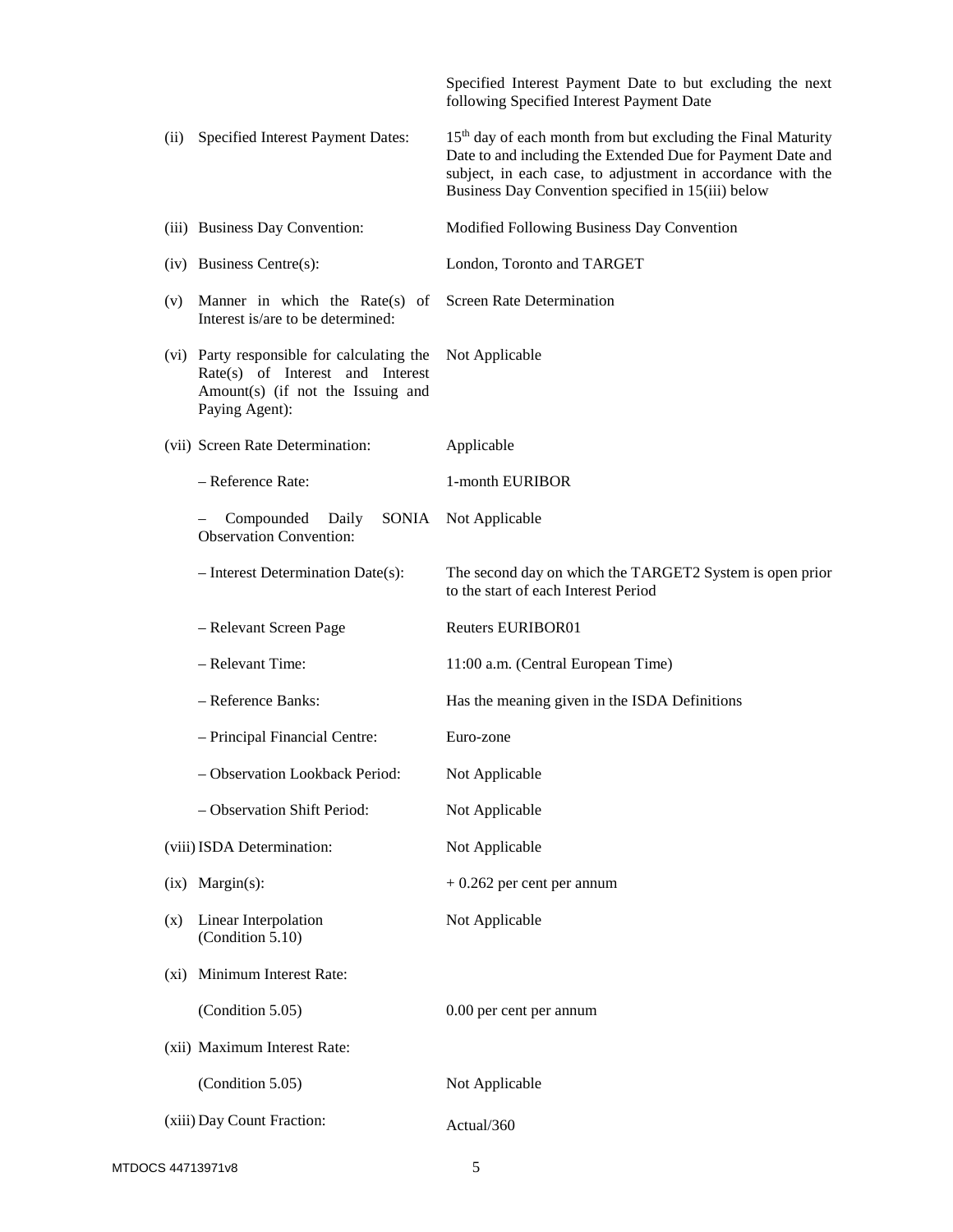| 16. | Zero Coupon Covered Bond Provisions: | Not Applicable |
|-----|--------------------------------------|----------------|
|     | (Condition 5.11)                     |                |

# **PROVISIONS RELATING TO REDEMPTION**

| 17. | Call Option                                                                                                                                                                                                                                                                                                            | Not Applicable                                             |  |
|-----|------------------------------------------------------------------------------------------------------------------------------------------------------------------------------------------------------------------------------------------------------------------------------------------------------------------------|------------------------------------------------------------|--|
|     | (Condition 6.03)                                                                                                                                                                                                                                                                                                       |                                                            |  |
| 18. | Put Option                                                                                                                                                                                                                                                                                                             | Not Applicable                                             |  |
|     | (Condition 6.06)                                                                                                                                                                                                                                                                                                       |                                                            |  |
| 19. | Final<br>Covered Bond:                                                                                                                                                                                                                                                                                                 | Redemption Amount of each EUR 1,000 per Calculation Amount |  |
| 20. | Early Redemption Amount:                                                                                                                                                                                                                                                                                               |                                                            |  |
|     | Early Redemption Amount(s) payable on EUR 1,000 per Calculation Amount<br>redemption for taxation reasons<br>$\alpha$<br>illegality or upon acceleration following an<br><b>Issuer Event of Default or Guarantor Event</b><br>of Default and/or the method of calculating<br>the same:<br>(Conditions 6.02, 6.12 or 7) |                                                            |  |

# **GENERAL PROVISIONS APPLICABLE TO THE COVERED BONDS**

| 21. | Form of the Covered Bonds: |  |  | Registered Covered Bonds:                                                                                                                                                                                                   |
|-----|----------------------------|--|--|-----------------------------------------------------------------------------------------------------------------------------------------------------------------------------------------------------------------------------|
|     |                            |  |  | Regulation S Global Covered Bond registered in the name of<br>a nominee for a common safekeeper for Euroclear and<br>Clearstream, Luxembourg (that is, held under the NSS) and<br>exchangeable only after an Exchange Event |
|     |                            |  |  | $\text{Einomial}$ $\text{Cartr}(s)$ or other gracial $\text{Toronto}$ I and $\text{and}$ $\text{TADCEPT}$                                                                                                                   |

**22.** Financial Centre(s) or other special Toronto, London and TARGET provisions relating to payment dates: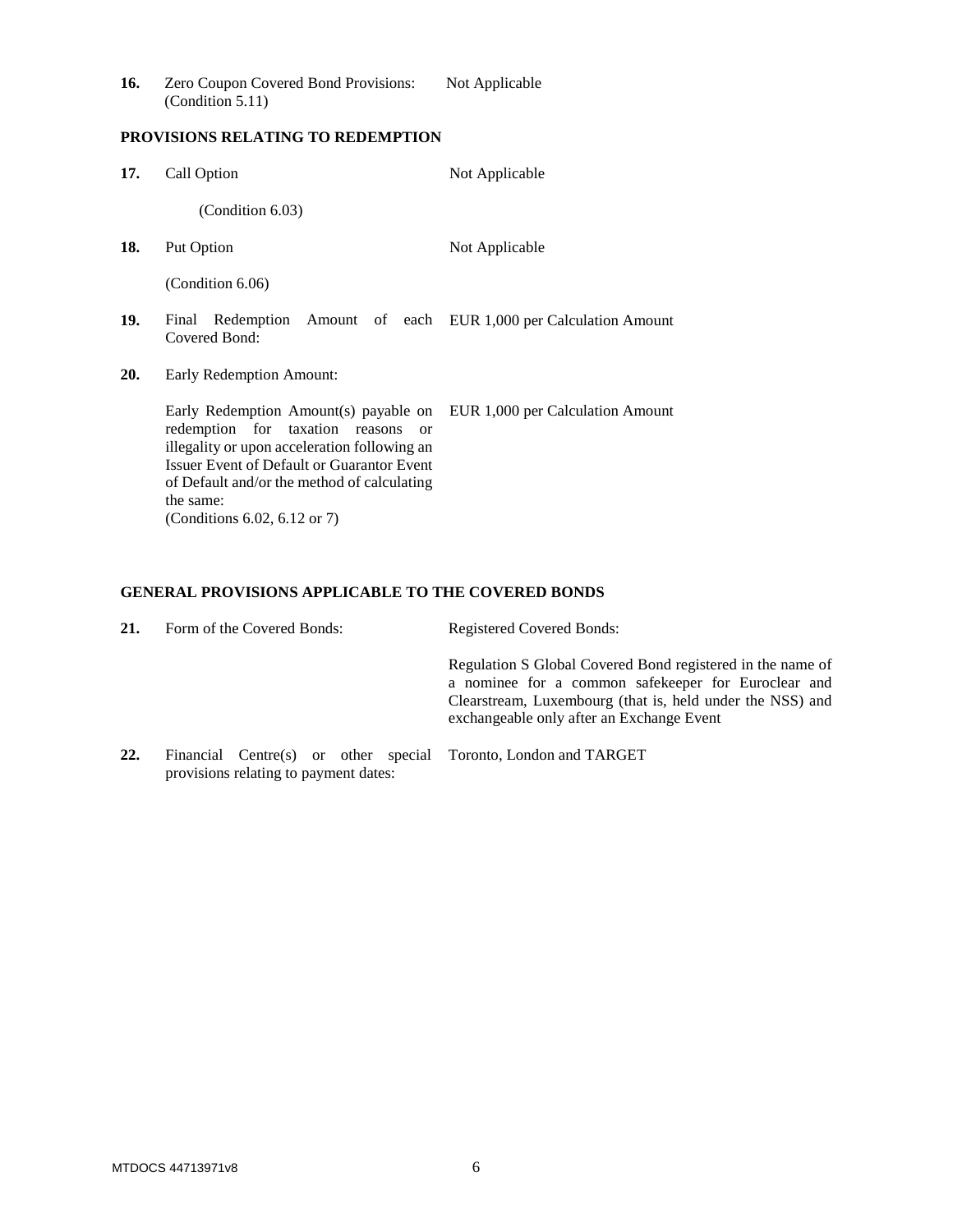### **THIRD PARTY INFORMATION**

The ratings explanations set out in Item 2. "Ratings" of Part B have been extracted from the websites of Moody's and Fitch. The Issuer and the Guarantor confirm that such information has been accurately reproduced and that, so far as it is aware, and is able to ascertain from information published by Moody's and Fitch, no facts have been omitted which would render the reproduced information inaccurate or misleading.

Signed on behalf of the Issuer: Signed on behalf of the Managing GP for and on behalf of the Guarantor:

By: *(s) Gerhardt J. Samwell* **By:** *(s) Kevin Nichols* 

Duly authorized Duly authorized

By: *(s) Kevin Nichols* **By:** *(s) Blake Hinton* Duly authorized Duly authorized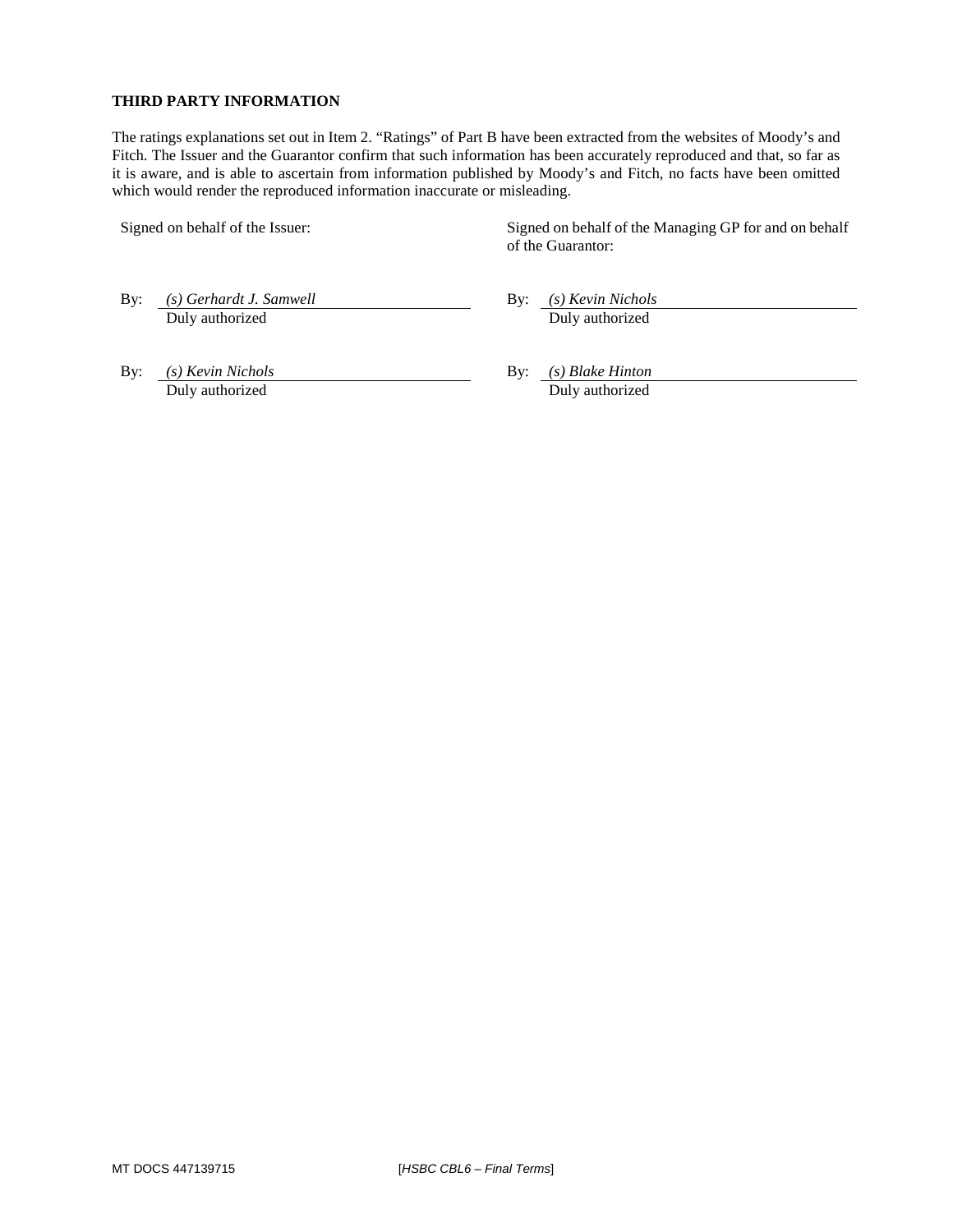#### **PART B–OTHER INFORMATION**

## **1. LISTING**

| $(i)$ Listing/Admission to trading: | Application is expected to be made by the Issuer (or on its<br>behalf) for the Covered Bonds to be admitted to the Official<br>List of the FCA and to trading on the Market with effect from<br>May 25, 2022. |
|-------------------------------------|---------------------------------------------------------------------------------------------------------------------------------------------------------------------------------------------------------------|
|                                     |                                                                                                                                                                                                               |

(ii) Estimate of total expenses related to £5,410 admission to trading:

**2. RATINGS The Covered Bonds to be issued are expected to be rated:** 

Moody's: Aaa

Fitch: AAA

In accordance with Moody's ratings definitions available as at the date of these Final Terms on https://www.moodys.com/ratings-process/Ratings-Definitions/002002, obligations rated 'Aaa' are judged to be of the highest quality, with minimal risk.

In accordance with Fitch's ratings definitions as at the date of these Final Terms on https://www.fitchratings.com/products/rating-definitions, a rating of 'AAA" denotes the lowest expectation of default risk. They are assigned only in cases of exceptionally strong capacity for payment of financial commitments. This capacity is highly unlikely to be adversely affected by foreseeable events.

#### **3. INTERESTS OF NATURAL AND LEGAL PERSONS INVOLVED IN THE ISSUE**

Save as discussed in "*Subscription and Sale and Transfer and Selling Restrictions*", so far as the Issuer is aware, no person involved in the offer of the Covered Bonds has an interest material to the offer. The Managers and their affiliates have engaged, and may in future engage, in investment banking and/or commercial banking transactions with, and may perform services for, the Issuer, the Guarantor and their affiliates.

### **4. FIXED RATE COVERED BONDS ONLY – YIELD**

Indication of yield based on the Issue Price:  $+1.569$  per cent per annum

## **5. DISTRIBUTION**

| (i) | US Selling Restrictions:                | Regulation S compliance Category 2; TEFRA Rules not<br>applicable; Not Rule 144A eligible and as otherwise described<br>in the Prospectus                                                                                                                                               |
|-----|-----------------------------------------|-----------------------------------------------------------------------------------------------------------------------------------------------------------------------------------------------------------------------------------------------------------------------------------------|
| (i) | <b>Additional Selling Restrictions:</b> | Covered Bonds may only be offered, sold or distributed by the<br>Managers on such basis and in such provinces of Canada as,<br>in each case, are agreed with the Issuer and in compliance with<br>any applicable securities laws of Canada or any province, to<br>the extent applicable |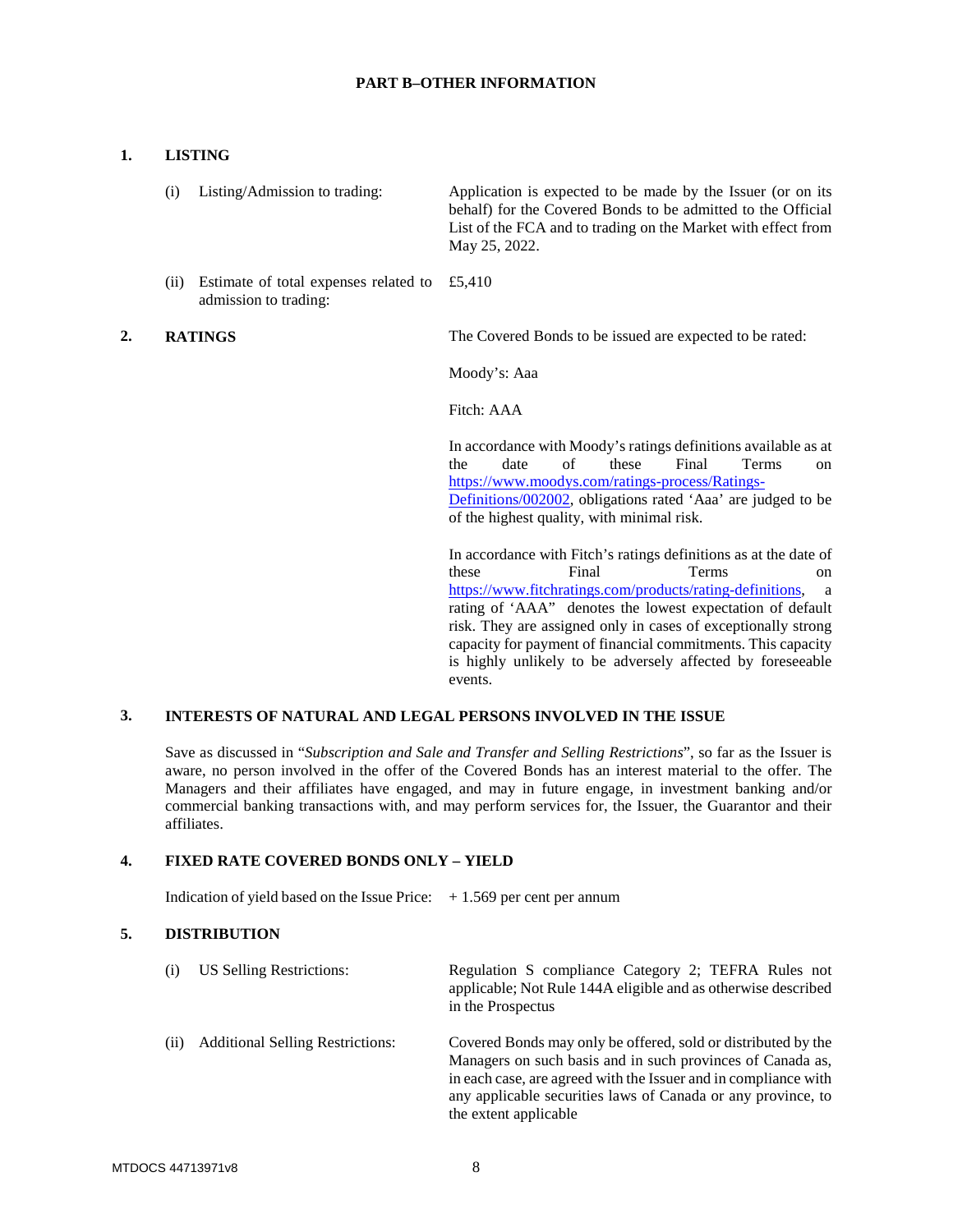- (iii) Prohibition of Sales to EEA Retail Applicable Investors:
- (iv) Prohibition of Sales to UK Retail Applicable Investors:

#### **6. OPERATIONAL INFORMATION**

| (i) | <b>ISIN</b> Code: | XS2481285349 |
|-----|-------------------|--------------|
|     |                   |              |

(ii) Common Code: 248128534

(iii) CFI: DTFXFR, as updated, as set out on the website of the Association of National Numbering Agencies (ANNA) or alternatively sourced from the responsible National Numbering Agency that assigned the ISIN

- (iv) FISN: HSBC BANK CANAD/1.5 MTN 20270915, as updated, as set out on the website of the Association of National Numbering Agencies (ANNA) or alternatively sourced from the responsible National Numbering Agency that assigned the ISIN
- (v) Insert here any other relevant codes such as CUSIP and CINS codes Not Applicable
- (vi) Any clearing system(s) other than Not Applicable Euroclear Bank SA/NV, Clearstream Banking SA, DTC, or CDS their addresses and the relevant identification number(s):

(vii) Delivery: Delivery against payment

Not Applicable

- (viii) Name(s) and address(es) of additional or substitute Paying Agent(s) or Transfer Agents:
- (ix) Intended to be held in a manner which would allow Eurosystem eligibility:

Yes. Note that the designation "yes" simply means that the Covered Bonds are intended upon issue to be deposited with one of the ICSDs as common safekeeper and registered in the name of a nominee of one of the ICSDs acting as common safekeeper and does not necessarily mean that the Covered Bonds will be recognized as eligible collateral for Eurosystem monetary policy and intraday credit operations by the Eurosystem either upon issue or at any or all times during their life. Such recognition will depend upon the ECB being satisfied that Eurosystem eligibility criteria have been met.

## **7. PROCEEDS**

| (i)  | Use of proceeds:        | As specified in the Prospectus |
|------|-------------------------|--------------------------------|
| (ii) | Estimated net proceeds: | EUR994,290,000                 |